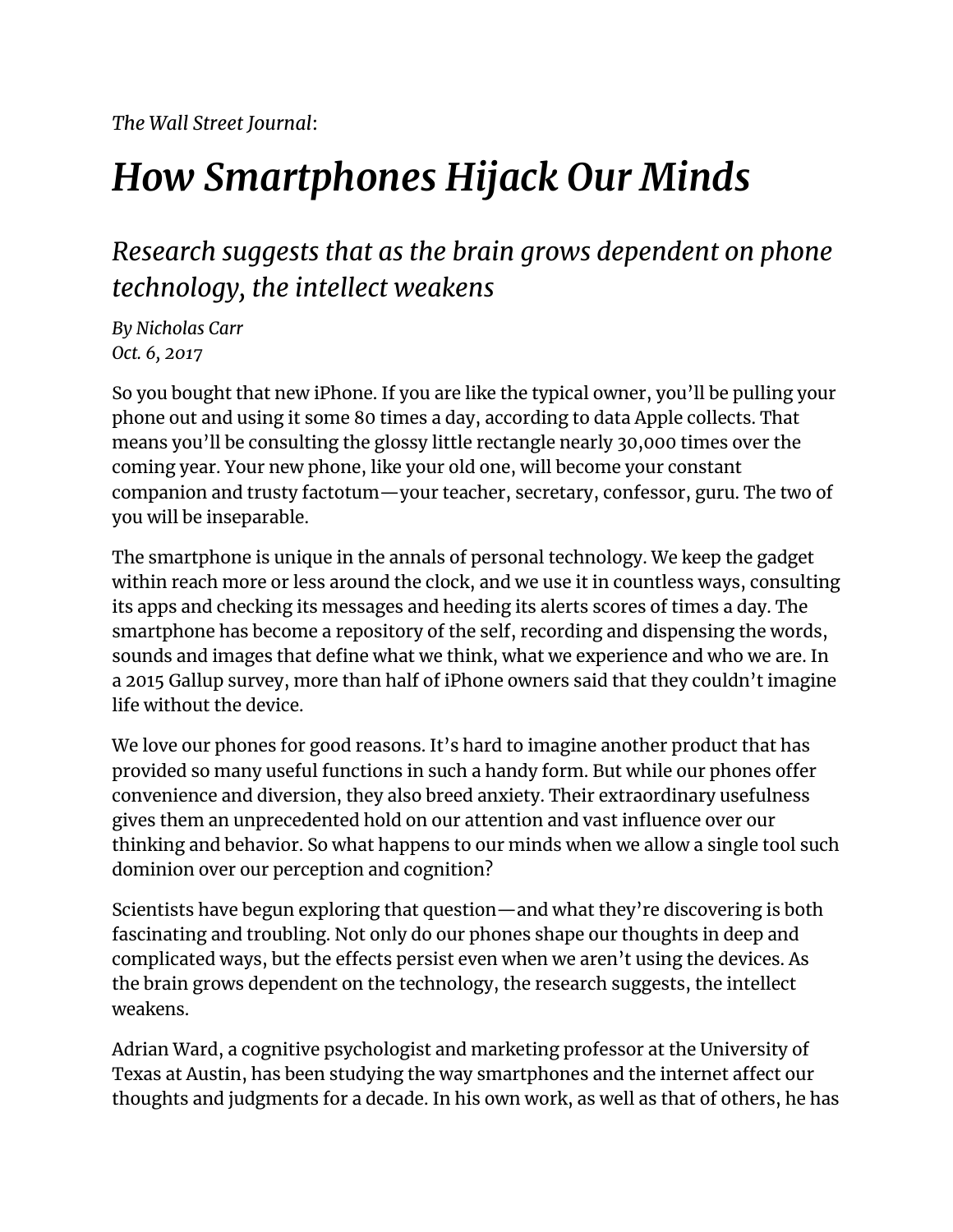seen mounting evidence that using a smartphone, or even hearing one ring or vibrate, produces a welter of distractions that makes it harder to concentrate on a difficult problem or job. The division of attention impedes reasoning and performance.

A 2015 Journal of Experimental Psychology study, involving 166 subjects, found that when people's phones beep or buzz while they're in the middle of a challenging task, their focus wavers, and their work gets sloppier—whether they check the phone or not. Another 2015 study, which involved 41 iPhone users and appeared in the Journal of Computer-Mediated Communication, showed that when people hear their phone ring but are unable to answer it, their blood pressure spikes, their pulse quickens, and their problem-solving skills decline.

The earlier research didn't explain whether and how smartphones differ from the many other sources of distraction that crowd our lives. Dr. Ward suspected that our attachment to our phones has grown so intense that their mere presence might diminish our intelligence. Two years ago, he and three colleagues— Kristen Duke and Ayelet Gneezy from the University of California, San Diego, and Disney Research behavioral scientist Maarten Bos —began an ingenious experiment to test his hunch.

The researchers recruited 520 undergraduate students at UCSD and gave them two standard tests of intellectual acuity. One test gauged "available cognitive capacity," a measure of how fully a person's mind can focus on a particular task. The second assessed "fluid intelligence," a person's ability to interpret and solve an unfamiliar problem. The only variable in the experiment was the location of the subjects' smartphones. Some of the students were asked to place their phones in front of them on their desks; others were told to stow their phones in their pockets or handbags; still others were required to leave their phones in a different room.

The results were striking. In both tests, the subjects whose phones were in view posted the worst scores, while those who left their phones in a different room did the best. The students who kept their phones in their pockets or bags came out in the middle. As the phone's proximity increased, brainpower decreased.

In subsequent interviews, nearly all the participants said that their phones hadn't been a distraction—that they hadn't even thought about the devices during the experiment. They remained oblivious even as the phones disrupted their focus and thinking.

A second experiment conducted by the researchers produced similar results, while also revealing that the more heavily students relied on their phones in their everyday lives, the greater the cognitive penalty they suffered.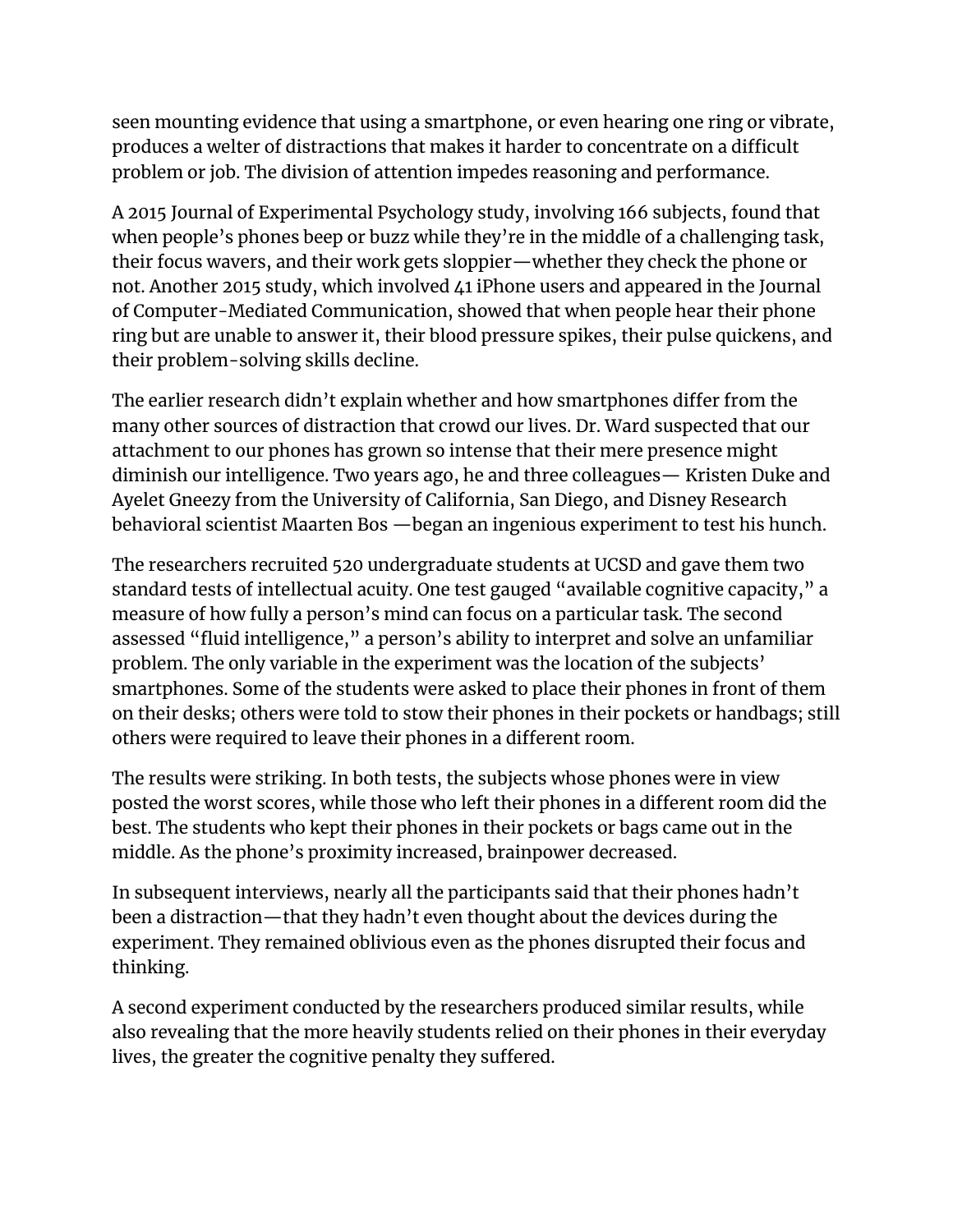In an April article in the Journal of the Association for Consumer Research, Dr. Ward and his colleagues wrote that the "integration of smartphones into daily life" appears to cause a "brain drain" that can diminish such vital mental skills as "learning, logical reasoning, abstract thought, problem solving, and creativity." Smartphones have become so entangled with our existence that, even when we're not peering or pawing at them, they tug at our attention, diverting precious cognitive resources. Just suppressing the desire to check our phone, which we do routinely and subconsciously throughout the day, can debilitate our thinking. The fact that most of us now habitually keep our phones "nearby and in sight," the researchers noted, only magnifies the mental toll.

Dr. Ward's findings are consistent with other recently published research. In a similar but smaller 2014 study (involving 47 subjects) in the journal Social Psychology, psychologists at the University of Southern Maine found that people who had their phones in view, albeit turned off, during two demanding tests of attention and cognition made significantly more errors than did a control group whose phones remained out of sight. (The two groups performed about the same on a set of easier tests.)

In another study, published in Applied Cognitive Psychology in April, researchers examined how smartphones affected learning in a lecture class with 160 students at the University of Arkansas at Monticello. They found that students who didn't bring their phones to the classroom scored a full letter-grade higher on a test of the material presented than those who brought their phones. It didn't matter whether the students who had their phones used them or not: All of them scored equally poorly. A study of 91 secondary schools in the U.K., published last year in the journal Labour Economics, found that when schools ban smartphones, students' examination scores go up substantially, with the weakest students benefiting the most.

It isn't just our reasoning that takes a hit when phones are around. Social skills and relationships seem to suffer as well. Because smartphones serve as constant reminders of all the friends we could be chatting with electronically, they pull at our minds when we're talking with people in person, leaving our conversations shallower and less satisfying.

In a study conducted at the University of Essex in the U.K., 142 participants were divided into pairs and asked to converse in private for 10 minutes. Half talked with a phone in the room, while half had no phone present. The subjects were then given tests of affinity, trust and empathy. "The mere presence of mobile phones," the researchers reported in 2013 in the Journal of Social and Personal Relationships, "inhibited the development of interpersonal closeness and trust" and diminished "the extent to which individuals felt empathy and understanding from their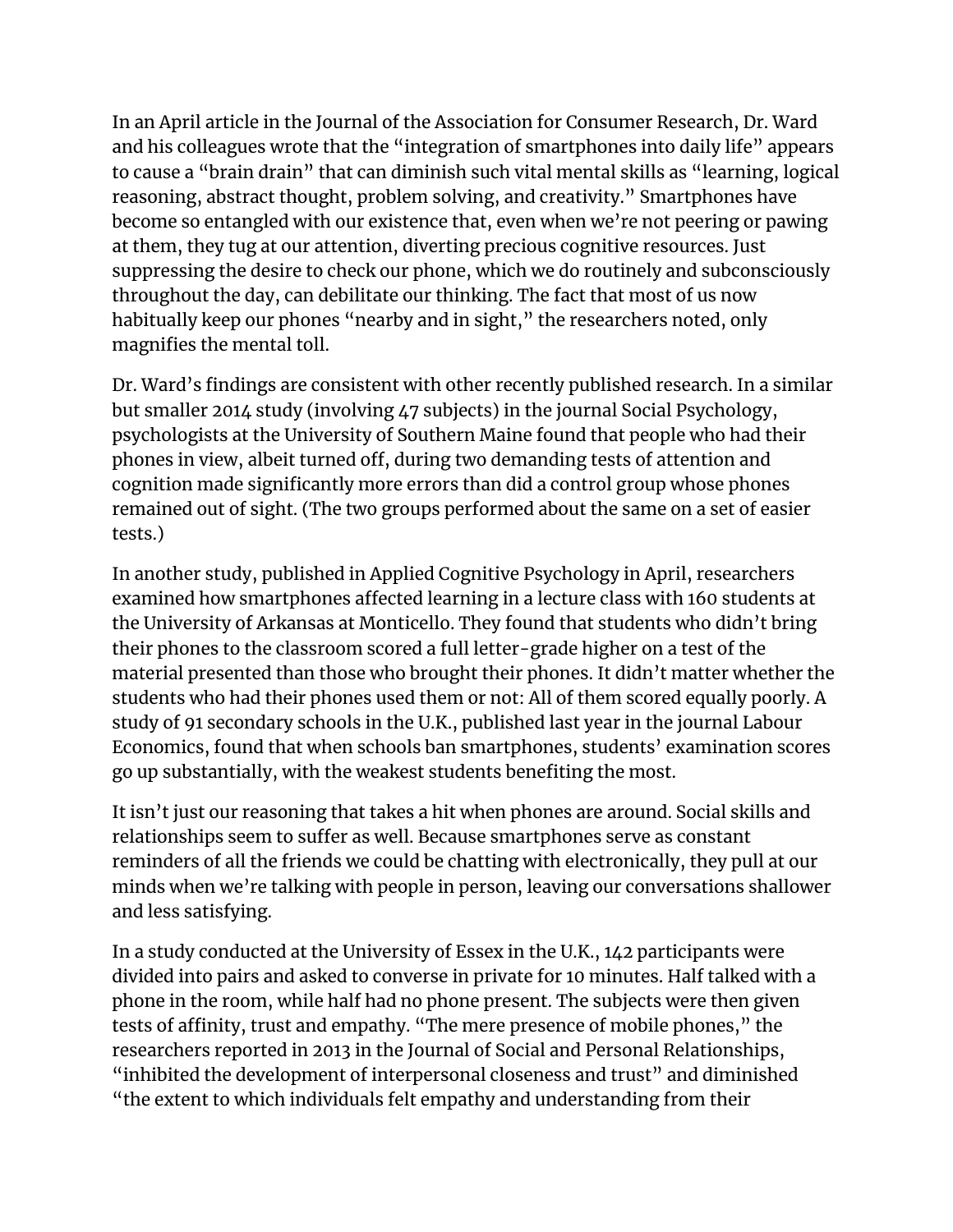partners." The downsides were strongest when "a personally meaningful topic" was being discussed. The experiment's results were validated in a subsequent study by Virginia Tech researchers, published in 2016 in the journal Environment and Behavior.

The evidence that our phones can get inside our heads so forcefully is unsettling. It suggests that our thoughts and feelings, far from being sequestered in our skulls, can be skewed by external forces we're not even aware of.

Scientists have long known that the brain is a monitoring system as well as a thinking system. Its attention is drawn toward any object that is new, intriguing or otherwise striking—that has, in the psychological jargon, "salience." Media and communications devices, from telephones to TV sets, have always tapped into this instinct. Whether turned on or switched off, they promise an unending supply of information and experiences. By design, they grab and hold our attention in ways natural objects never could.

But even in the history of captivating media, the smartphone stands out. It is an attention magnet unlike any our minds have had to grapple with before. Because the phone is packed with so many forms of information and so many useful and entertaining functions, it acts as what Dr. Ward calls a "supernormal stimulus," one that can "hijack" attention whenever it is part of our surroundings—which it always is. Imagine combining a mailbox, a newspaper, a TV, a radio, a photo album, a public library and a boisterous party attended by everyone you know, and then compressing them all into a single, small, radiant object. That is what a smartphone represents to us. No wonder we can't take our minds off it.

The irony of the smartphone is that the qualities we find most appealing—its constant connection to the net, its multiplicity of apps, its responsiveness, its portability—are the very ones that give it such sway over our minds. Phone makers like Apple and Samsung and app writers like Facebook and Google design their products to consume as much of our attention as possible during every one of our waking hours, and we thank them by buying millions of the gadgets and downloading billions of the apps every year.

A quarter-century ago, when we first started going online, we took it on faith that the web would make us smarter: More information would breed sharper thinking. We now know it isn't that simple. The way a media device is designed and used exerts at least as much influence over our minds as does the information that the device unlocks.

As strange as it might seem, people's knowledge and understanding may actually dwindle as gadgets grant them easier access to online data stores. In a seminal 2011 study published in Science, a team of researchers—led by the Columbia University psychologist Betsy Sparrow and including the late Harvard memory expert Daniel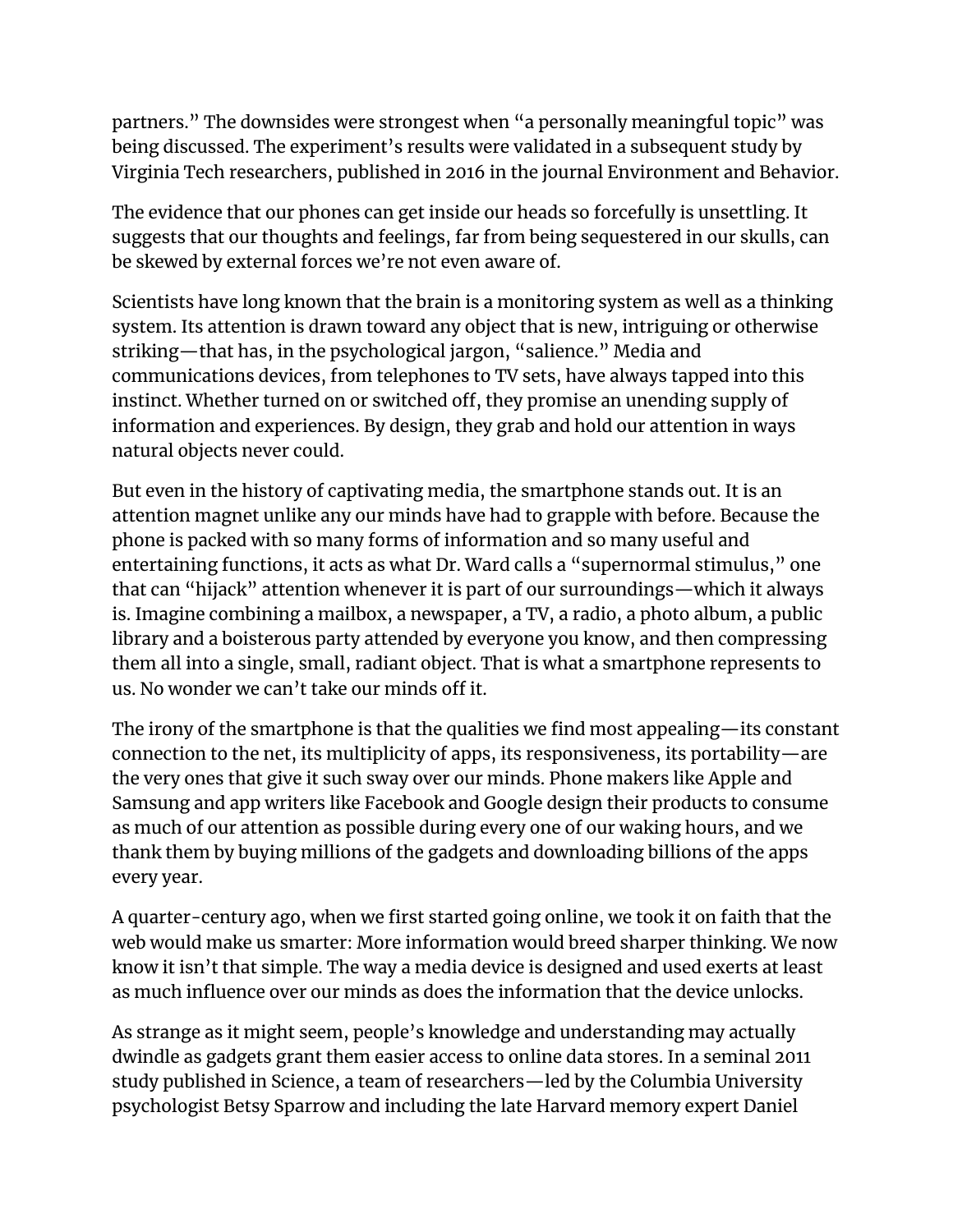Wegner —had a group of volunteers read 40 brief, factual statements (such as "The space shuttle Columbia disintegrated during re-entry over Texas in Feb. 2003") and then type the statements into a computer. Half the people were told that the machine would save what they typed; half were told that the statements would be immediately erased.

Afterward, the researchers asked the subjects to write down as many of the statements as they could remember. Those who believed that the facts had been recorded in the computer demonstrated much weaker recall than those who assumed the facts wouldn't be stored. Anticipating that information would be readily available in digital form seemed to reduce the mental effort that people made to remember it. The researchers dubbed this phenomenon the "Google effect" and noted its broad implications: "Because search engines are continually available to us, we may often be in a state of not feeling we need to encode the information internally. When we need it, we will look it up."

Now that our phones have made it so easy to gather information online, our brains are likely offloading even more of the work of remembering to technology. If the only thing at stake were memories of trivial facts, that might not matter. But, as the pioneering psychologist and philosopher William James said in an 1892 lecture, "the art of remembering is the art of thinking." Only by encoding information in our biological memory can we weave the rich intellectual associations that form the essence of personal knowledge and give rise to critical and conceptual thinking. No matter how much information swirls around us, the less well-stocked our memory, the less we have to think with.

This story has a twist. It turns out that we aren't very good at distinguishing the knowledge we keep in our heads from the information we find on our phones or computers. As Dr. Wegner and Dr. Ward explained in a 2013 Scientific American article, when people call up information through their devices, they often end up suffering from delusions of intelligence. They feel as though "their own mental capacities" had generated the information, not their devices. "The advent of the 'information age' seems to have created a generation of people who feel they know more than ever before," the scholars concluded, even though "they may know ever less about the world around them."

That insight sheds light on our society's current gullibility crisis, in which people are all too quick to credit lies and half-truths spread through social media by Russian agents and other bad actors. If your phone has sapped your powers of discernment, you'll believe anything it tells you.